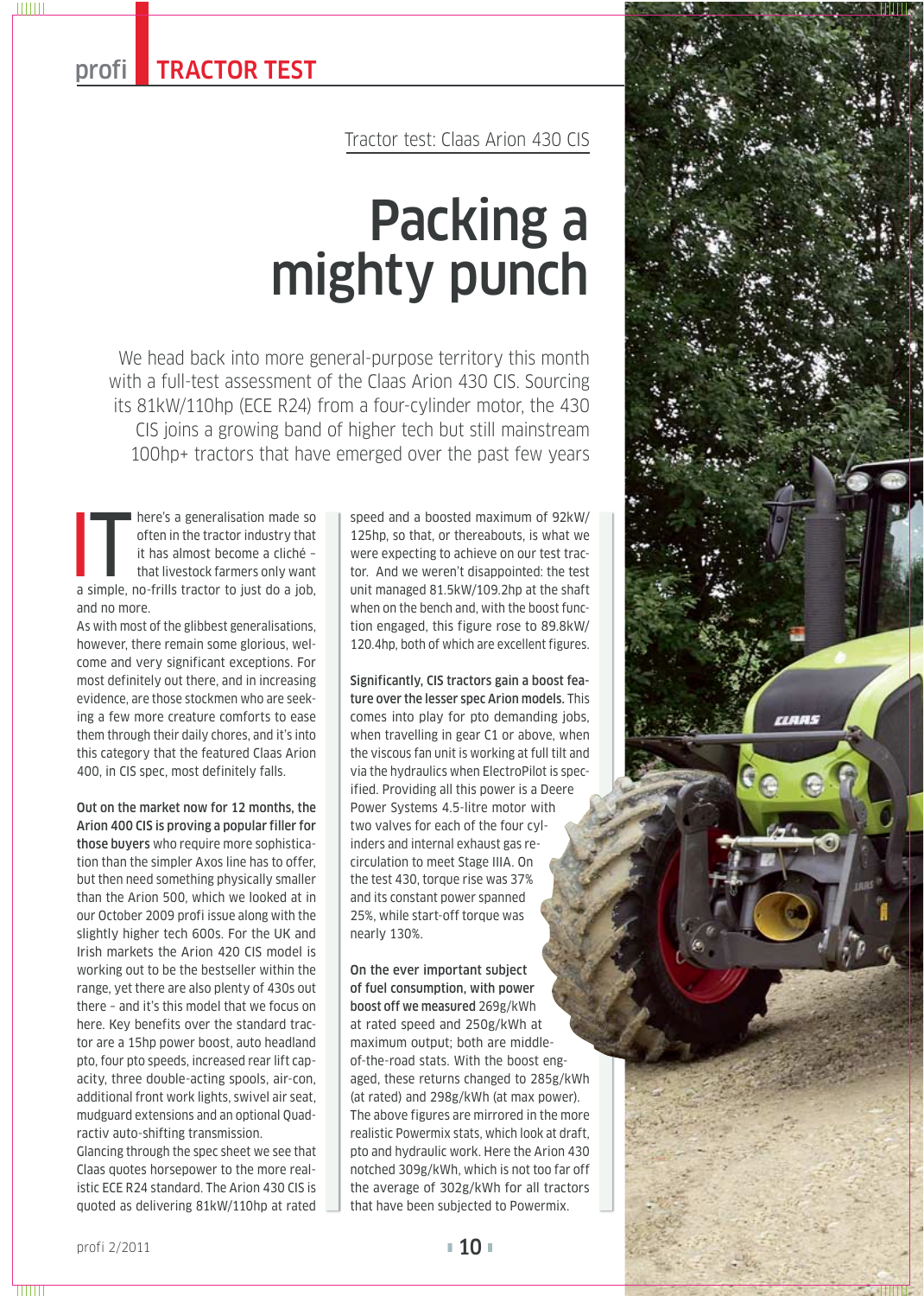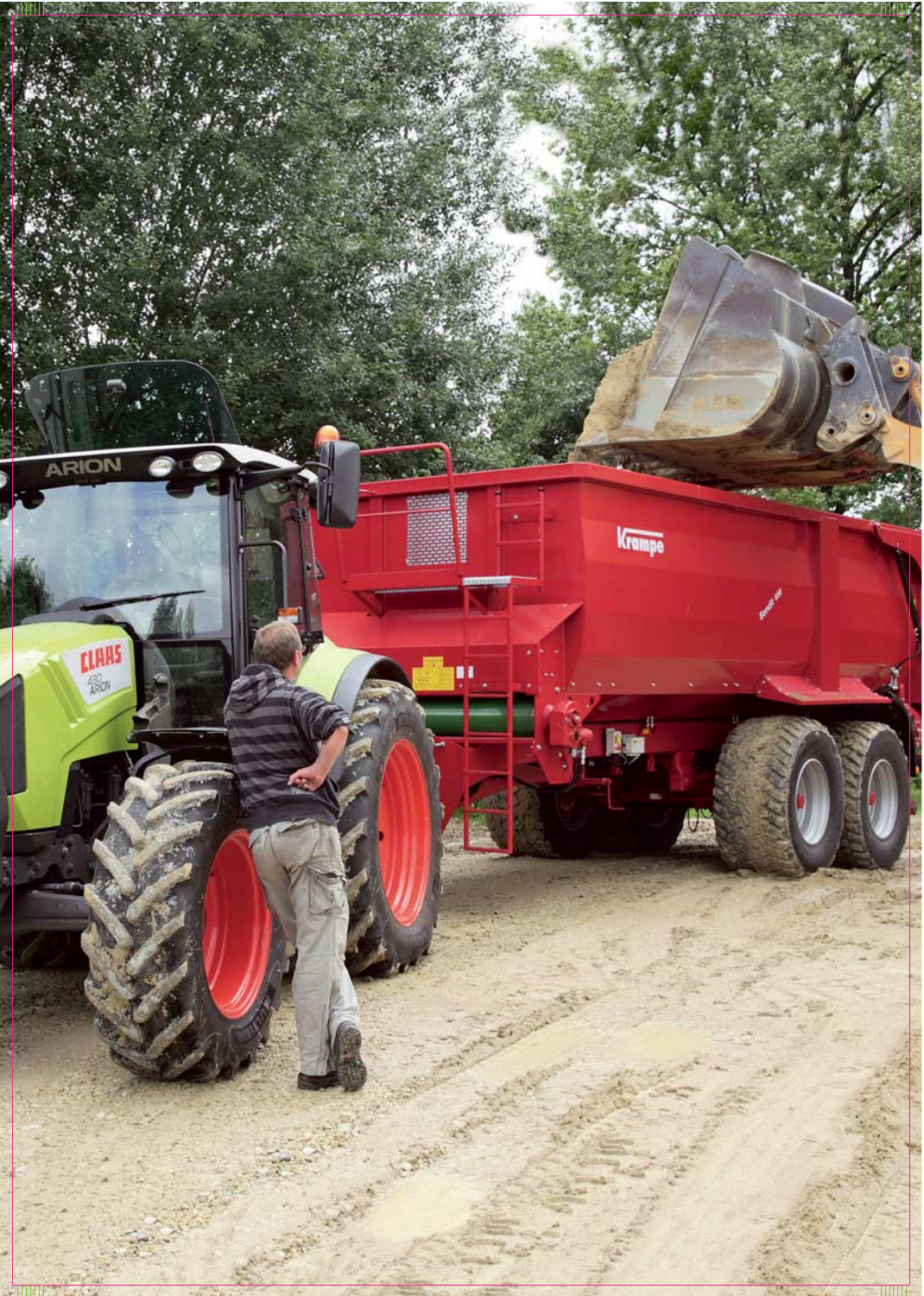# profi **TRACTOR TEST**

 $111111$ 

| <b>Powermix Claas Arion 430 CIS</b> |                                                        |        |  |  |                   |        |
|-------------------------------------|--------------------------------------------------------|--------|--|--|-------------------|--------|
|                                     |                                                        | $-20%$ |  |  | $-10\%$ 0 $+10\%$ | $+20%$ |
|                                     | Draft work: Average consumption 295g/kWh and 11.92l/ha |        |  |  |                   |        |
| 1 Heavy                             | Plough                                                 |        |  |  |                   |        |
| $(100\%$ load)                      | Cultivator                                             |        |  |  |                   |        |
| 2 Medium                            | Plough                                                 |        |  |  |                   |        |
| (60% load)                          | Cultivator                                             |        |  |  |                   |        |
|                                     | Pto work: Average consumption 306g/kWh and 4.36l/ha    |        |  |  |                   |        |
| 3 Heavy                             | Power harrow                                           |        |  |  |                   |        |
| (100% load)                         | Mower                                                  |        |  |  |                   |        |
| 4 Medium                            | Power harrow                                           |        |  |  |                   |        |
| (70% load)                          | Mower                                                  |        |  |  |                   |        |
| 5 Light                             | Power harrow                                           |        |  |  |                   |        |
| (40% load)                          | Mower                                                  |        |  |  |                   |        |
|                                     | Mixed work: Average consumption 347g/kWh and 5.19l/ha  |        |  |  |                   |        |
| 6 Manure spreader                   |                                                        |        |  |  |                   |        |
| 7 Baler                             |                                                        |        |  |  |                   |        |
| 8 Transport <sup>1)</sup>           |                                                        |        |  |  |                   |        |



The 4.5-litre engine, delivers a reasonable performance at average fuel consumption.

#### **Powermix 309g/kWh**

The Powermix figure appears at the bottom to the left and is arrived at by averaging the seven individual tests, recorded on 36 different test runs. The table shows average results for the categories draft work, pto work and mixed work, measuring fuel consumption in grams per kilowatt hour and in litres per hectare. The yellow line marks the average of all results obtained from previous Powermix tests. The length of the bars indicates the degree to which tractor performance in this specific type of work was better than (green) or fell short of (red) the average result of all Powermix candidates to present. The average Powermix parameter, obtained from all tractors tested so far, currently stands at 302g/kWh.

<sup>1)</sup>The transport cycle is not available yet. Our Claas Arion 430 CIS produced higher-than-average Powermix fuel results in most applications – but not by much. The overall Powermix result is 309g/kWh, which is 2.4% higher than the average result calculated from all previous Powermix tests.



On down the Arion driveline, the Quadrishift transmission has a top speed of 40km/hr, accessed via four ranges and four semipowershift steps that deliver a total of 16 gears in both travel directions. Seven of these speeds fall in the critical 4-12km/hr field working band – not an overwhelming choice, but then those seven speeds are, at least, spread uniformly across their ranges. Indeed – and contrary to what we anticipated – this seemingly modest number of in-field ratios was actually not a problem, largely down to the Arion's excellent shifting, all done at the press of a button on the hand throttle. There are no gear levers to manoeuvre into place on this tractor.

 $111111$ 

At the front of the multifunction armrest and falling easily to hand resides the ElectroPilot joystick controller, which not only looks after a front-end loader and powershift transmission changes but also provides two electrohydraulic proportional valves. Both of these valves have time- and flow control if you stump up the extra £1,750 for the optional ElectroPilot pack. Worth the cash? We reckon it's almost a 'must' if your 430 is destined for loader work, because ElectroPilot includes the extra-flow 98l/min hydraulics and means there's no need for an additional loader control lever. In short, it makes a big difference to loader work. But ElectroPilot isn't perfect. As usual we can still find room for improvement and, on this occasion, we've a couple of suggestions. First up, even though it's already possible to progress through the powershift steps using buttons on the joystick, it would be even better if direction changes were to join these functions. Then the operator's left hand would never have to leave the Arion's steering wheel.

TITTI

**TITLE**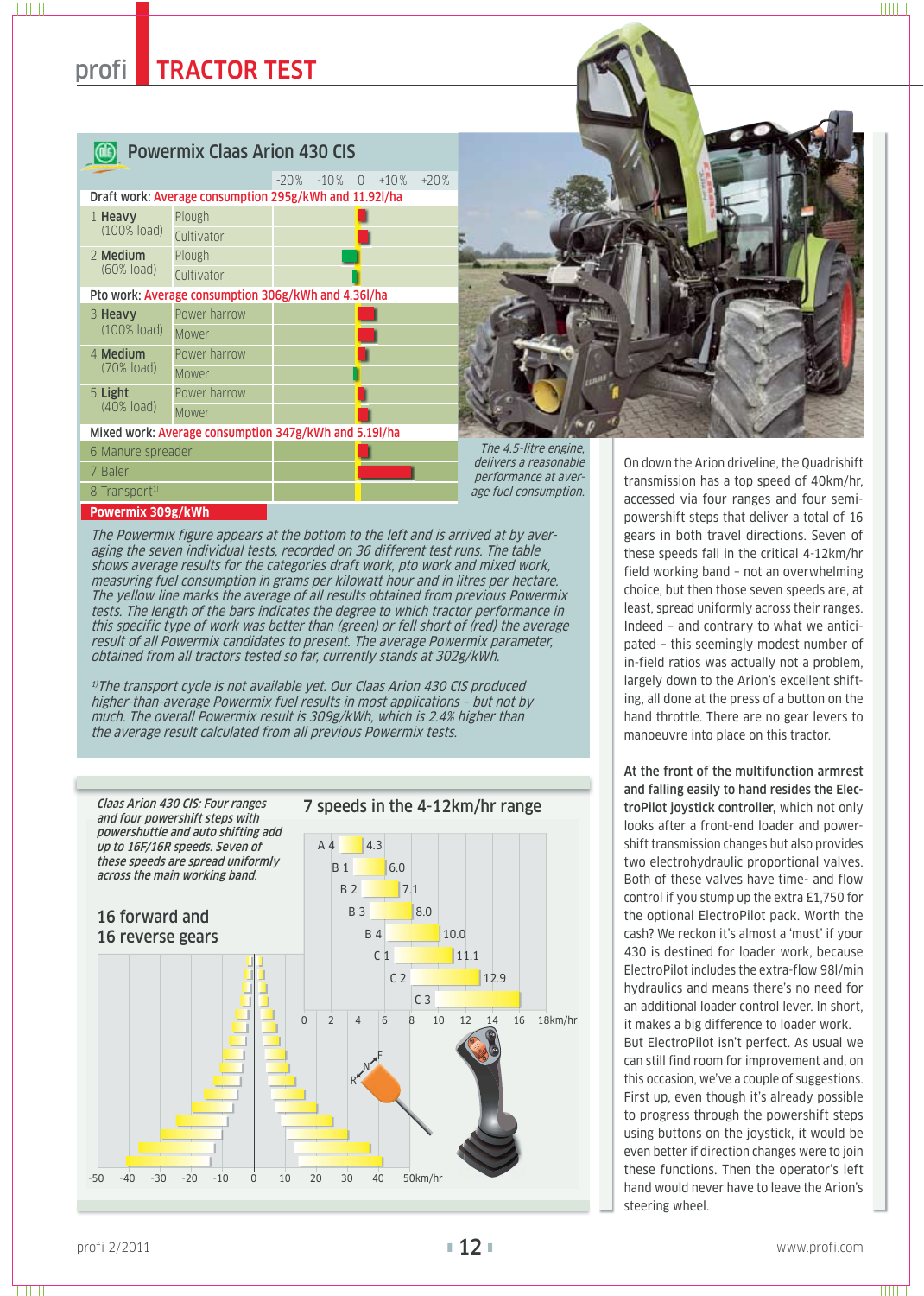Our second suggestion is more of a request – to ask Claas whether it's possible to further tweak the auto shifting system; in fact, as it turns out it's more to do with the transmission than ElectroPilot. Why the need for change? While the ability to alter shuttle responsiveness and the specific speed that activates auto shifting is undoubtedly excellent, the fact that you don't have to reactivate these parameters each time that the gearbox is used manually can spring the odd surprise. For example, when carting a heavy load our tractor would occasionally shift up through its steps in a shorter and more abrupt manner than we'd anticipated.

The CIS version of the Arion 400 comes with four pto speeds: 540/540E/1,000/1,000E. As previously mentioned our test steed was equipped with the ElectroPilot option, providing time- and flow settings for the two electric spools. Disappointingly, though, this package was mated with the lower spec 60 litres/min gear pump that was only able to supply 56.5l/min – below average – and the same sub-average note applies to the tested hydraulic output of 14.1kW. Which makes it all the more gratifying that, in the UK, the

Standard 75mm assister rams on the CIS boast plenty of muscle to hoist heavy kit. Hydraulic output is satisfactory. Photos ST.



ElectroPilot comes with a twin-pump 98 litre set-up as standard. The benefit here is that the operator is able to combine the flow of these pumps for faster loader cycle times and, if you order the tractor loader ready from the factory with ElectroPilot, then the timer function is permanently deactivated to improve safety.

The two electric spools are complemented by two mechanically governed spools, of which only one will have a float position. One of the spools on our test tractor was so stiff to operate that the cable snapped – hopefully this is a one-off, Claas UK adding that it hasn't come across any particular problems in this area. On the multi-function controller there are two unassigned function keys that, for example, you can set up to look after the third and fourth valves. At the rear of the tractor, our 430's linkage was supplied with the UK standard 75mm diameter twin assister rams. Lift capacity was a healthy 4.6t, and this proved more than enough to hoist a mounted mower or

This is not a summary of overall assessments but a list of positive and less positive details.

### **Positive 14**

- **B** Toolbox resides in a convenient position on the nearside
- **B** Large rear-view mirror with strong holder



**plus** Pto and linkage controls put in welcome appearances on both mudguards.



Keeping it cool, UK-spec CIS tractors supply their operators with chilled sustenance.

- **Further details** from our field test
	- **B** Glass hatch opens wide; sunblind is flimsy and looks vulnerable
	- **B** Self-cancelling turn indicator



**Negative**  $\blacksquare$ 

on the inside of the rims

**■** All tyre valves are awkwardly located

The Arion's Solid School School School School School School School School School School School School School S instructor seat is upholstered and comfy.

- $\Box$  Large steering wheel obstructs vision and access
- **■** Lidded storage space for paperwork







Air conditioning system comes as standard, but the fan only has three speeds.

TITTI

The pto preselect levers live low down next to the driver's seat.

**minus**

TITTI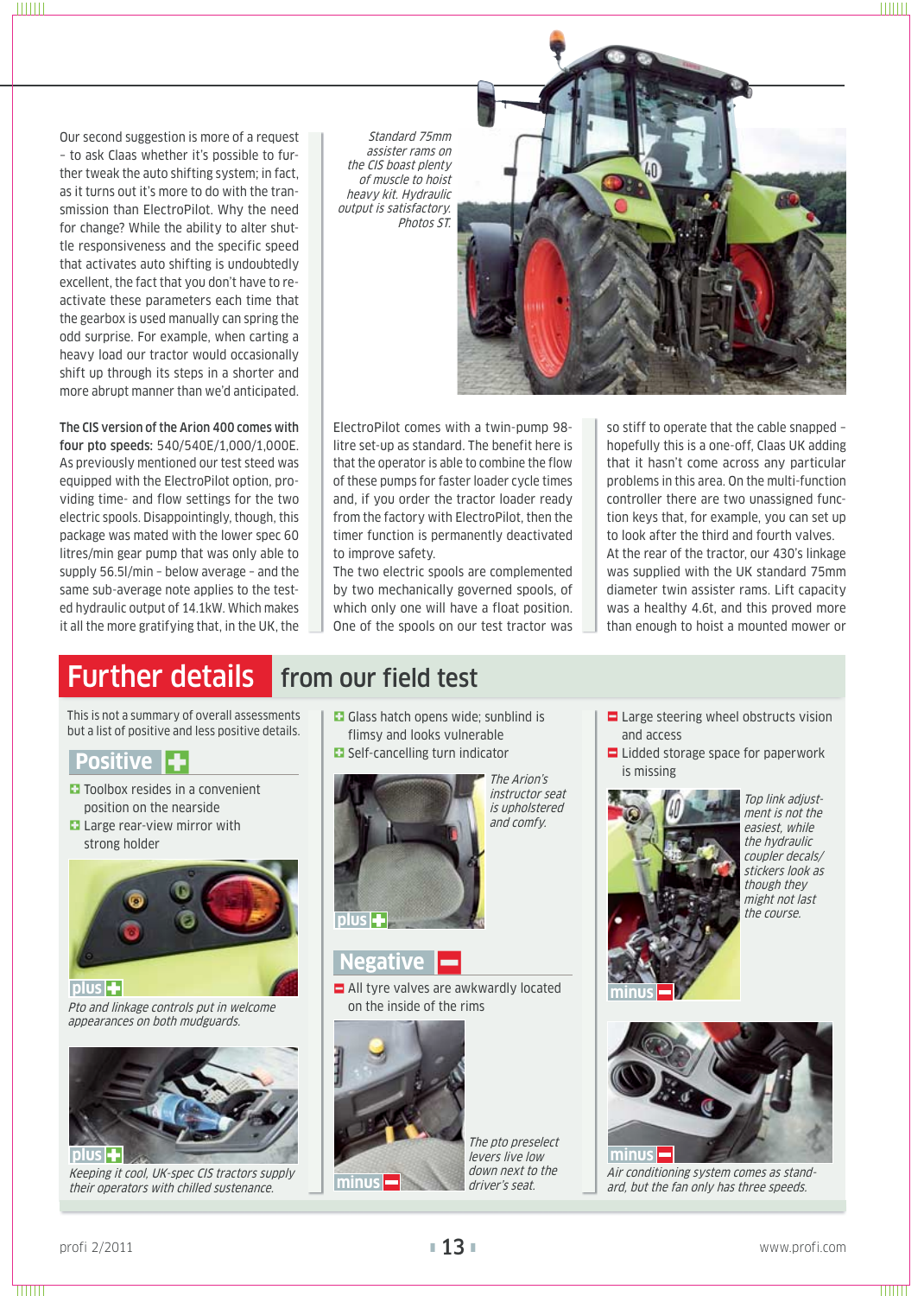## profi **TRACTOR TEST**

 $111111$ 

a five-furrow reversible. Control-wise, Claas sticks with the familiar TCE 15T electronic set-up, which is simple enough to master even though we still can't understand why it isn't possible to override the depth control ring beneath the position control dial. Rear linkage negatives include a limited lift range of just 65cm, and our testers weren't too keen on the CBM-sourced top link with its chunky handle and difficult-to-couple hook ends.

Climbing up into the six-post cabin, there are no major niggles and, when under load, noise levels measured 73dB(A). Transmission and hydraulic functions can be set using the Claas Information System (CIS), which also includes an area meter and fuel consumption meter. Only comment here, given the importance of the data, is that it would be better to present it on a larger display. Also of cab note is that there's an isolation switch for the armrest controls, so, should the operator need to, he can use the offside door without worrying about engaging something when clambering in and out of the cab. Our final accommodation/control suggestion would be for Claas to provide some visual confirmation on the digital display that a spool valve is in float, as currently it's tricky to know whether it's activated or not using the button. Ride comfort is reasonable despite the lack of front axle and cab suspension.

On more general Arion attributes, the 430's turning circle measured 11.5m – that's OK – though the 440/65 R28 front wheels were set to a 2m track width for this result. Gross vehicle weight rating is a good 8,800kg and

our test candidate scaled a kerb figure of 5,500kg across the scales. Taking one from the other results in a payload of 3,300kg – above average for this size of tractor. Service intervals are 500 hours for the 15 litres of engine oil and 1,000 hours for the combined 63 litres of hydraulic and transmission fluid, which is all fairly standard stuff. The 175-litre capacity fuel tank, in contrast, is smaller than we'd expect and will almost certainly need a refill after ten hours of hard graft.

 $111111$ 

In terms of its price, the Arion 430 lists at £60,620 in base spec, with the CIS version carrying a £3,930 premium. ElectroPilot costs a further £2,510, a figure that includes the uprated hydraulic pump. Our test Arion

The Arion cab is roomy, pleasingly quiet at 73dB(A) and has a sealed front window. There's also a fully functional offside door.





Optional ElectroPilot joystick on the armrest operates two spool valves and the powershift splits, while the controls on the hand throttle lever also shift through transmission ranges.



The dash presents a vast array of information, but the display at the bottom could do with being larger. The dial/button on the right allows the operator to scroll through settings.

was also supplied with £2,370 air brakes, £2,855 front linkage and £2,060 front pto. Loader brackets add another £2,860, while the loader boom prices range from £4,820 to £5,700 depending on spec.

Summary: Claas says that the Arion 400 is already proving a hit for them in the UK, and it's easy enough to see why. With features such as the optional ElectroPilot and the tractor's overall compact dimensions, it's an ideal host for a front-end loader. There's also a decent level of technology, though, importantly, not so much as to scare off those users who just want a workhorse they can 'jump on and drive'. There's nothing too intimidating about the Arion 400 – which isn't something that can be said of all 100-120hp mid-rangers. MN, HW

# Claas Arion 430 CIS: Lift power and lift requirement



Claas Arion 430 CIS: The red curve shows the recorded lift capacity (90% of maximum lift) as continuous lift power on the link ends, whereas the yellow curve illustrates lift capacity with the lift arms shortened - more than 400daN of extra lift capacity, 6cm smaller lift range. Lifting power is sufficient for most situations that a 110hp tractor is likely to encounter.

TITTI

TITTITTI